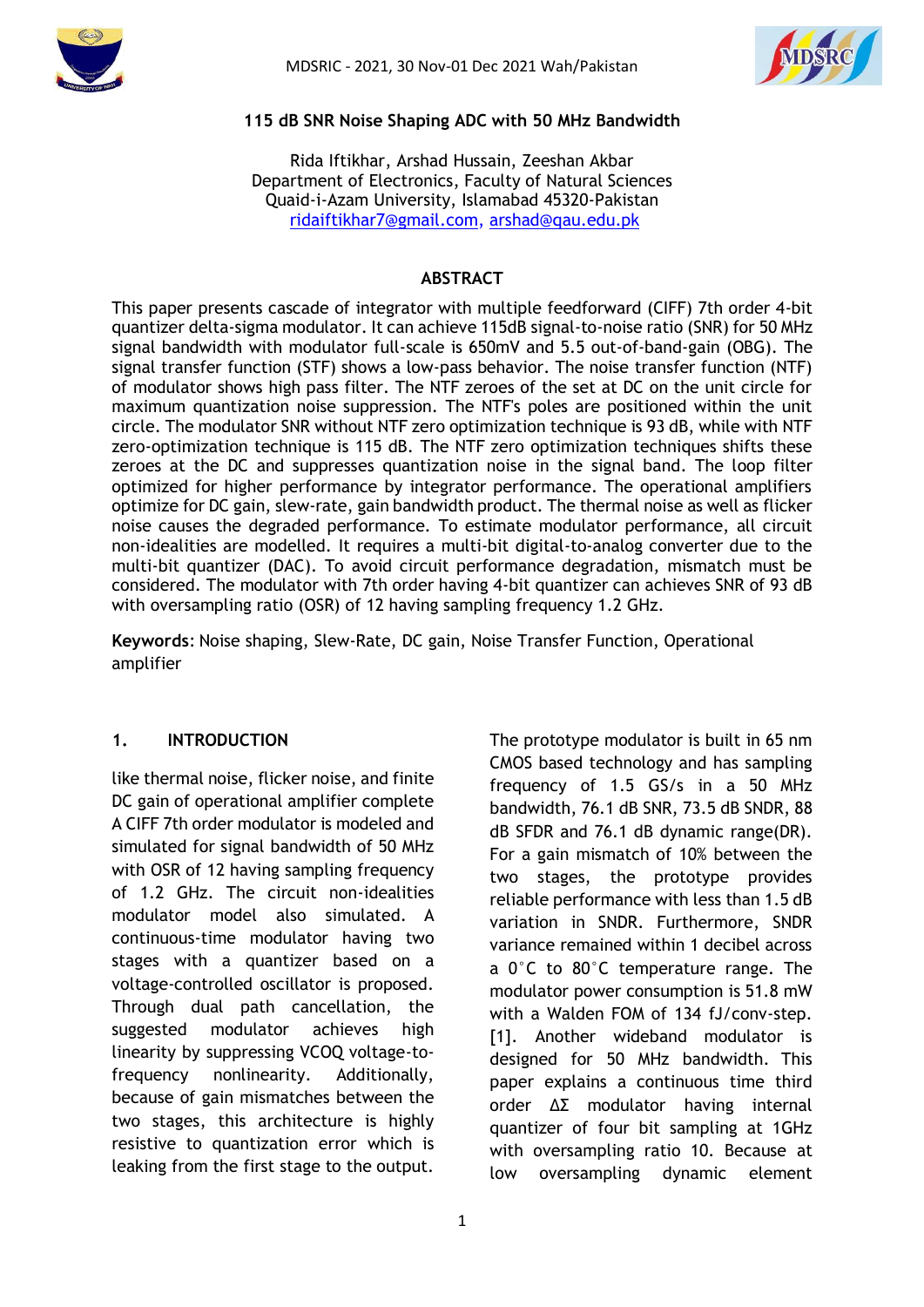



matching is unsuccessful and hard to perform within the loop at large sampling rates, a DAC (digital domain) linearization may be applied to adjust DAC1 nonlinearities. Within a 50MHz bandwidth, the proposed modulator achieves an SNDR of 61.7 dB, a DR of 67 dB, and an SFDR of 72 dB in a 1.2V, 90nm CMOS process. Overall, 207 fJ/conv figure of merit has achieved by the modulator. [2]. Another work on wideband modulator. A noiseshaping continuous-time ΔΣ (CTM) based on multistage with on-chip RC time constant calibration circuits, many feedforward interstage paths, and a fully integrated noise-cancellation filter (NCF) is proposed in this paper. A cascade of two single loop second order CTΔΣ modulator stages, active-RC loop filter integratorbased, DACs based on current-steering feedback, and a quantizer which is 4 bit flash, forms the core modulator architecture. To reduce quantization leakage noise owing to variation of process, RC time constant on-chip calibration circuits and multistage operational amplifiers of high-gain are implemented. To: 1) synthesized NTF with dc zeros and fourth order; 2) NCF design simplification; 3) second-stage integrator outputs signal swings minimization, many feedforward interstage paths are introduced. The parameters achieved by prototype chip include SNDR of 74.4 dB, SNR of 75.8 dB, and DR of 76.8 dB in bandwidth (BW) of 50.3 MHz at 1 GHz sampling frequency with power consumption of 43 mW and power supplies from 1.1/1.15/2.5-V, when fully integrated in 40-nm CMOS. It has minimum out-of-band signal transfer function peak and does not need more software calibration. The figure-of-merit (FOM) given is 165.1 dB [3], expressed as

 $[FORM = SNDR + 10 log 10 (BW/P)].$  The proposed work presents a sigma delta ADC

which is continuous time for bandwidth of 50 MHz with resolution of 80 dB. It overcomes the known architectures shortcomings and includes a flash ADC of 5 bit as a quantizer with current steering feedback DAC having dynamic element matching. To compensate for excess loop, delay main feedback path & fast feedback path around the quantizer have shifted delays. The model is based on 28 nm FD-SOI technology with forward body bias switched well transistors. At 1.0 V supply voltage, power consumption predicted is 24 mW, and state-of-the-art Schreier FoM is 173 dB [4] after circuit simulations. Because of the requirement of oversampling ratio, clock rate limited the ΔΣ modulator bandwidth. Due to rapid development and progress in nanoscale CMOS technology, now it is possible to design continuous time ΔΣ modulators of wide bandwidth for high frequency applications having high dynamic range. This paper presents 4-bit continuous-time ΔΣ modulator of third order with a singleloop feedforward topology. This modulator is constructed in 40-nm CMOS based process and achieves dynamic range of 80-dB and 100-MHz bandwidth at 2.4 GH clock rate. From 1.2V power supply, modulator consumes 69.7 mW [5].

This paper proposed seven order 4-bit quantizer ΔΣ modulator with 115 dB SNR for 50 MHz signal bandwidth. Out-of-band gain (OBG) of modulator is 5.5 with 650mV of full-scale. The signal-transfer function (STF) behaves as a low-pass whereas the noise-transfer function (NTF) behaves as a high pass filter. To have maximum quantization noise suppression, the NTF zeroes the set at DC on the unit circle. The NTF's poles are placed within the unit circle. The modulator SNR without NTF zero optimization technique is 93 dB, while with NTF zero-optimization technique is 115 dB. These zeroes are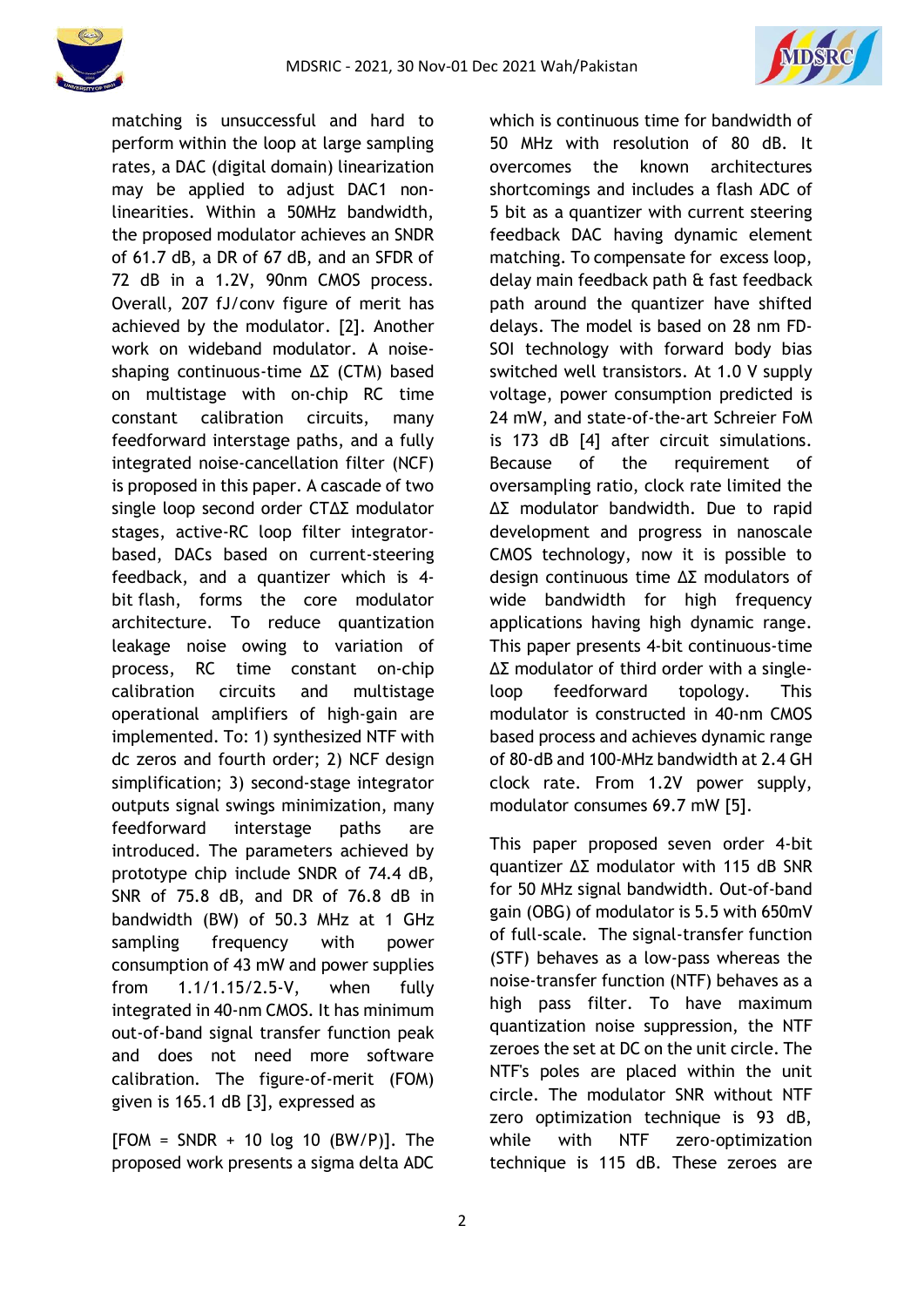



shifted at the DC using NTF zero optimization techniques, quantization noise is suppressed in the signal band. The loop filter optimized for higher performance by integrator performance. The operational amplifiers optimize for DC gain, slew-rate, gain bandwidth product. The thermal noise as well as flicker noise causes the degraded performance.

After the introduction, the second section discuss the design of the modulator design with CIFF structure, while the third section describes the modeling and simulation of the modulator and explain the operational amplifier for integrator for the fifth-order 4-bit quantizer for CT design implementation. Finally, the section four concludes the paper.

## **2. MODULATOR DESIGN**

A higher order with seven integrators in the loop filter and four-bit quantizer modulator modeled using Delta-Sigma Toolbox [12]. With the NTF zero optimization technique, cascade of integrator with multiple feedforward (CIFF) was modelled and simulated with a higher OBG of 5.5 with an oversampling ratio of 12. The modulator with CIFF topology can achieve SNR of 115 dB with OSR of 12 for signal band of 50 MHz Due to the reason of low pass modulator, the STF of the modulator have low pass behavior. While the NTF have high pass response to shape more quantization noise at high frequency. The coefficients of the proposed seven order multiple bit CIFF obtained from Delta-Sigma Toolbox. These coefficients represent the ratio of capacitors at the discrete-time implementation of the modulator. While for the CT implementation these coefficient needs to be converted into the CT equivalent coefficient [13]. Then these converted coefficients will be used to choose the resistor and capacitor ratio considering the sampling frequency. Those coefficients which are not mentioned, have value zero. Figure 1 gives the STF and NTF of the modulator. As it is shown from the Figure 1 clearly that the OBG of the CIFF modulator is 5.5. While STF of the modulator shows low-pass response to allow those signals, which are at low frequencies and attenuate high frequency signal STF and NTF plot for the seventh order modulator proposed is shown by figure 2 and output power spectral density (PSD) plot with 115 dB SNR, achieving effective number of bit (ENOB) of 18-bit is shown in figure 3. The modulator NTF shows a sharp noise shaping response due to the reason that all integrator inside the loop filter is assumed having infinite DC gain. The noise floor is at the level of -150dB, the quantization noise is suppressed maximum with seven integrators inside the loop filter. Due to OSR of 12, the signal bandwidth 50MHz. Due to CIFF topology of the modulator the signal swing inside the loop filter is small as a results operational amplifier with very moderate to low DC gain will be utilized for the suppression of the quantization noise. Due to CIFF



**Figure 1: STF and NTF plot (CIFF)**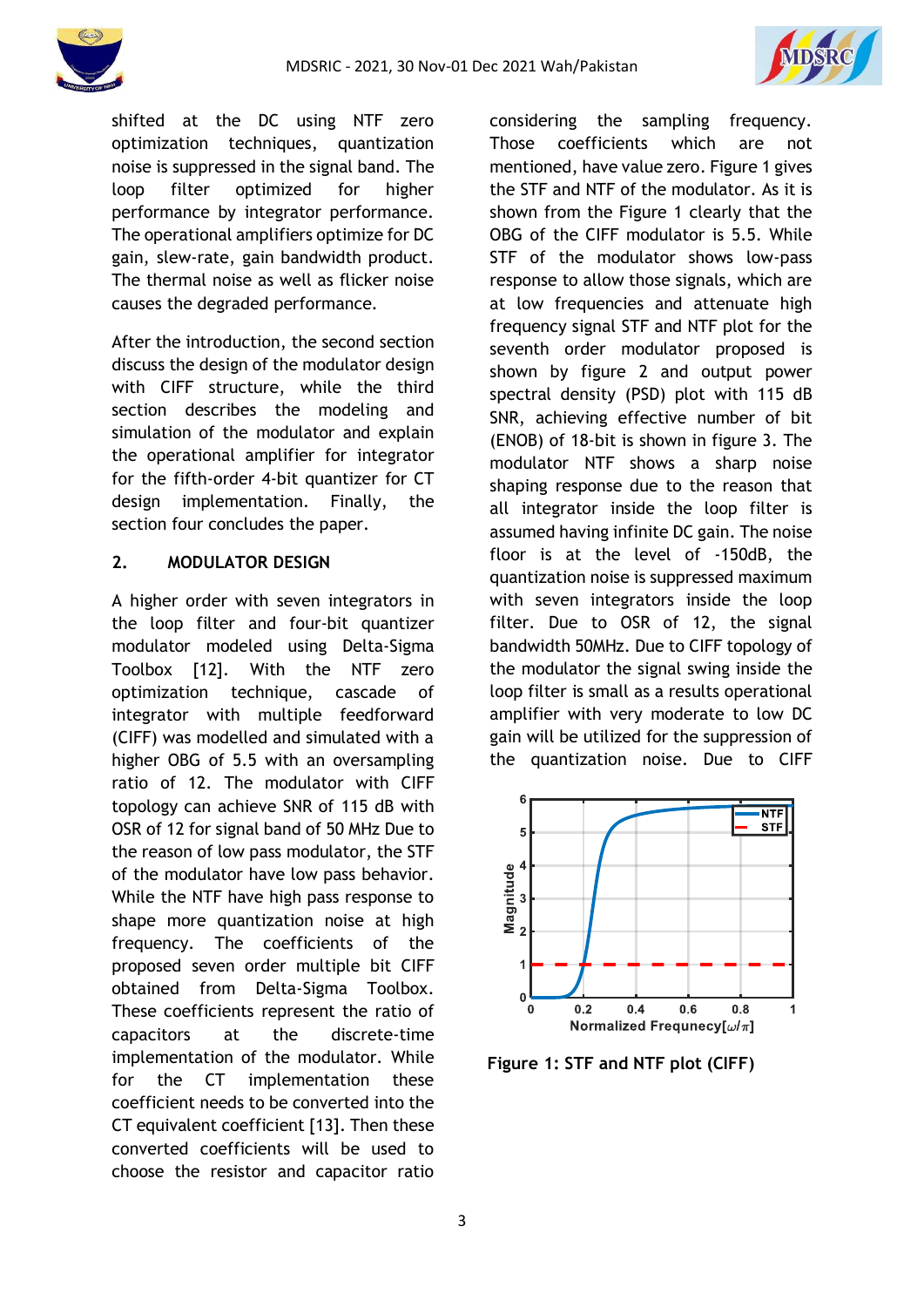

topology the signal swing inside the loop filter is small so that results quite low power operational amplifier for loop filter, while the overall modulator becomes low power. Figure 4 shows the output states of each integrators.

## **3. RESULTS & DICUSSION**

A noise shaping ADC for signal bandwidth of 50 MHz signal bandwidth designed. The loop filter implements CIFF topology in MATLAB. The modulator can achieve SNR of 115 dB with NTF zero optimization technique. The simulation environment SD Toolbox [14] which simulates the circuit non-idealities are used. This section will discuss about the circuit nonidealities like thermal noise or kT/C, flicker noise, finite operational amplifier gain, finite slew-rate, finite gainbandwidth (GBW).

#### **4. CONCLUSION**

A seventh order modulator with multi-bit quantizer modeled and simulation can achieve higher SNR of 115 dB. Nonidealities of operational amplifier circuit like limited DC gain, slew-rate and gain bandwidth investigated. NTF poles lies inside the unit circle. SNR of modulator without NTF zero optimization technique is 93 dB, while with NTF zero-optimization technique is 115 dB. The NTF zero optimization techniques shifts these zeroes at the DC and suppress the quantization noise in signal band. The loop filter optimized for higher performance by integrator performance. The operational amplifiers optimize for DC gain, slew-rate, gain bandwidth product. Thermal noise as well as flicker noise causes the degraded performance. All circuit non-idealities are modeled to estimate the performance of the modulator. It requires a multi-bit

**NTF**  $\Omega$ **STF** Magnitude[dB]  $-50$  $-100$  $0.2$  $0.6$  $0.8$  $\overline{0}$  $0.4$ Normalized Frequency  $\left[\omega/\pi\right]$ 

digital-to-analog converter due to the multi-bit quantizer (DAC). To avoid circuit

 **Figure 2: STF and NTF plot (CIFF)**



**Figure 3: Output power spectral density plot (CIFF)**



**Figure 4: Output states of the integrators**